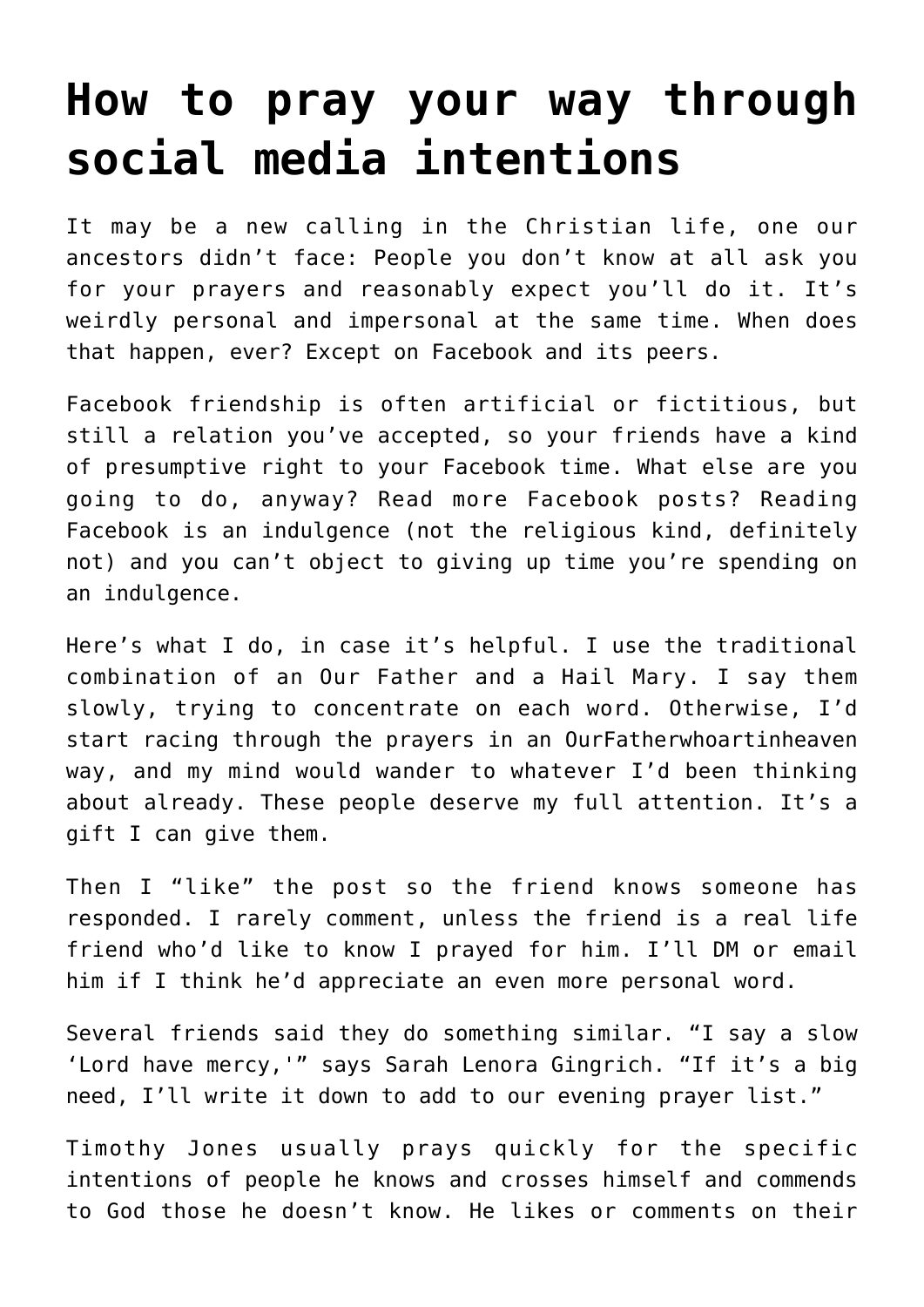post so they'll know he's praying for them. He explains that when he doesn't know someone, "it's difficult to know how best to pray for them, or what to pray for, since their situation comes to me second hand (or third hand, or fourth, etc.)."

Christopher Altieri does the same thing as me, but in Latin: "I stop over each one I see, and say a prayer. It could be a Requiem and a Sub tuum praesidium if that is called for. It could be an Ave, occasionally a Pater, Ave, Gloria. I'll like the post if I know the poster and/or suspect that the poster would appreciate it."

My rule works for me, because I don't use Facebook in a way that brings me more than a few requests each day. Friends who use social media differently get a lot more requests and have different methods.

Rachel Lu also prays more for people she knows; they get an Our Father and Hail Mary, others the Ave. She includes as friends people she "Facebook-knows."

She's part of lists of Catholic women, some with hundreds of members, "and they ask for prayers a lot," she says. "Often it's just 'Please pray for one of my children/neighbors/colleagues who has a problem I can't fully disclose.' I still respond to the request. But if I don't know any of the people involved, an Ave seems like enough."

Some people bundle the requests. "Frequently I say the Sacred Heart prayers for all the intentions I've seen and all friends who need prayer whether I know it or not," writes Paul Deming.

Peach Smith can get up to 100 requests from just one of her groups. "Most of them go under the daily Rosary group requests. Any cases I've been following or get to know well get prayers specific to their situation."

Some get an even more intense response. "For some cases I offer up parts of my day, and they may or may not know that.